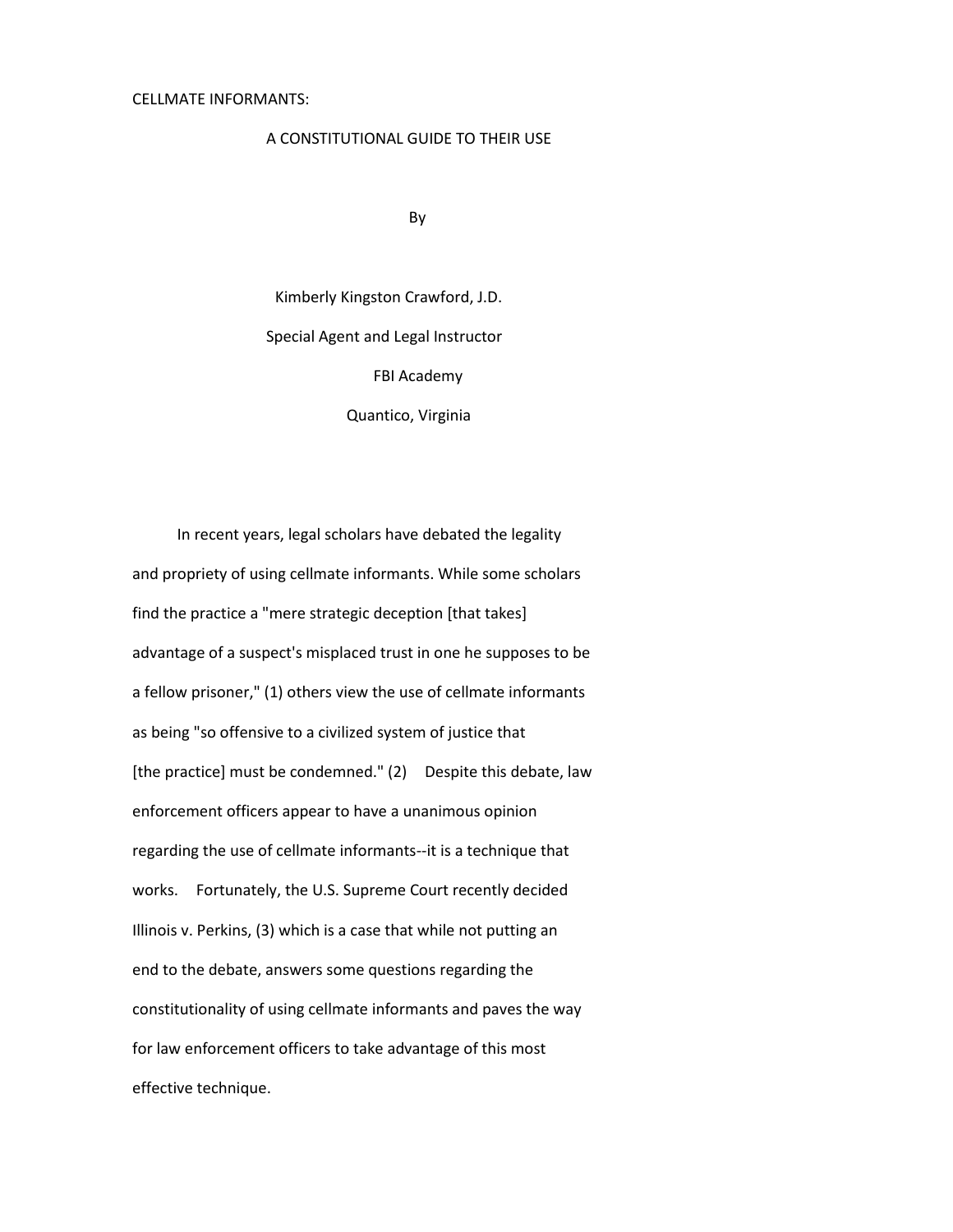This article focuses on the decision in Perkins and examines similar cases that deal with the constitutional issues involved in using cellmate informants. More specifically, this article addresses the fifth and sixth amendment considerations that must be taken into account when placing an informant in a suspect's cell.

# FIFTH AMENDMENT--SELF-INCRIMINATION CLAUSE

While serving a 6-year sentence for burglary at the Graham Correctional Facility in Hillsboro, Illinois, Donald Charlton met and befriended fellow inmate Lloyd Perkins. In the course of their friendship, Perkins confided in Charlton the details of a murder he had committed in East St. Louis. Believing that "people should not kill people," (4) Charlton eventually relayed this information to law enforcement officials. Because the information provided by Charlton tracked very closely the facts of an unsolved case under investigation in East St. Louis, officers found Charlton's story to be credible and decided to pursue the matter further. Accordingly, it was decided that undercover agent John Parisi, assuming the alias "Vito Bianco," would accompany Charlton to the Montgomery County Jail, where Perkins was incarcerated on an unrelated charge of aggravated assault.

After being booked and photographed, Parisi and Charlton were placed in a cellblock with Perkins. Charlton introduced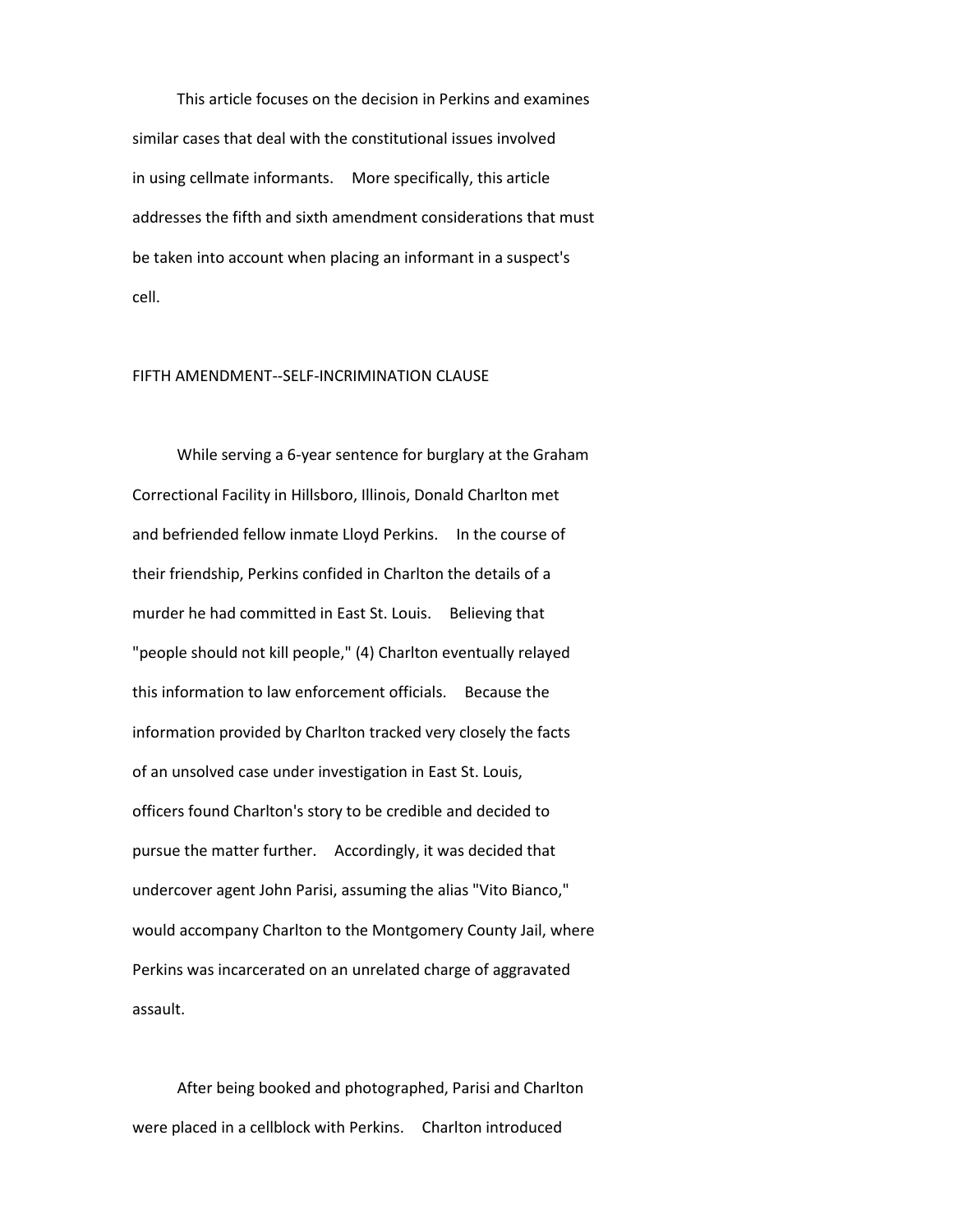Parisi to Perkins as a fellow inmate from the Graham Correctional Facility. Parisi and Charlton led Perkins to believe that they had escaped from a work release program at Graham and had gotten as far as Montgomery County when their money and their luck ran out. During the conversation that ensued, Parisi advised Perkins that he "wasn't going to do any more time," (5) and suggested that they attempt another escape. Perkins readily agreed and volunteered his girlfriend to smuggle in a pistol. When asked if he had ever "done" anyone, Perkins described at length the details of the East St. Louis killing. The following day, Perkins was charged with murder.

Prior to trial, Perkins moved to suppress the statements made to Charlton and Parisi while in the Montgomery County Jail. Because no Miranda (6) warnings had been given to Perkins prior to his conversation with Parisi and Charlton, the trial court granted Perkins' motion to suppress. The Appellate Court of Illinois, holding that all undercover contacts with prisoners that are reasonably likely to elicit incriminating responses violate the rule in Miranda, affirmed the suppression order. (7) The U.S. Supreme Court reviewed the decision of the Appellate Court of Illinois and reversed. In doing so, the Court focused on the fifth amendment protection against self-incrimination, which is the linchpin of the Miranda rule.

The fifth amendment to the U.S. Constitution provides in part that "no person...shall be compelled in any criminal case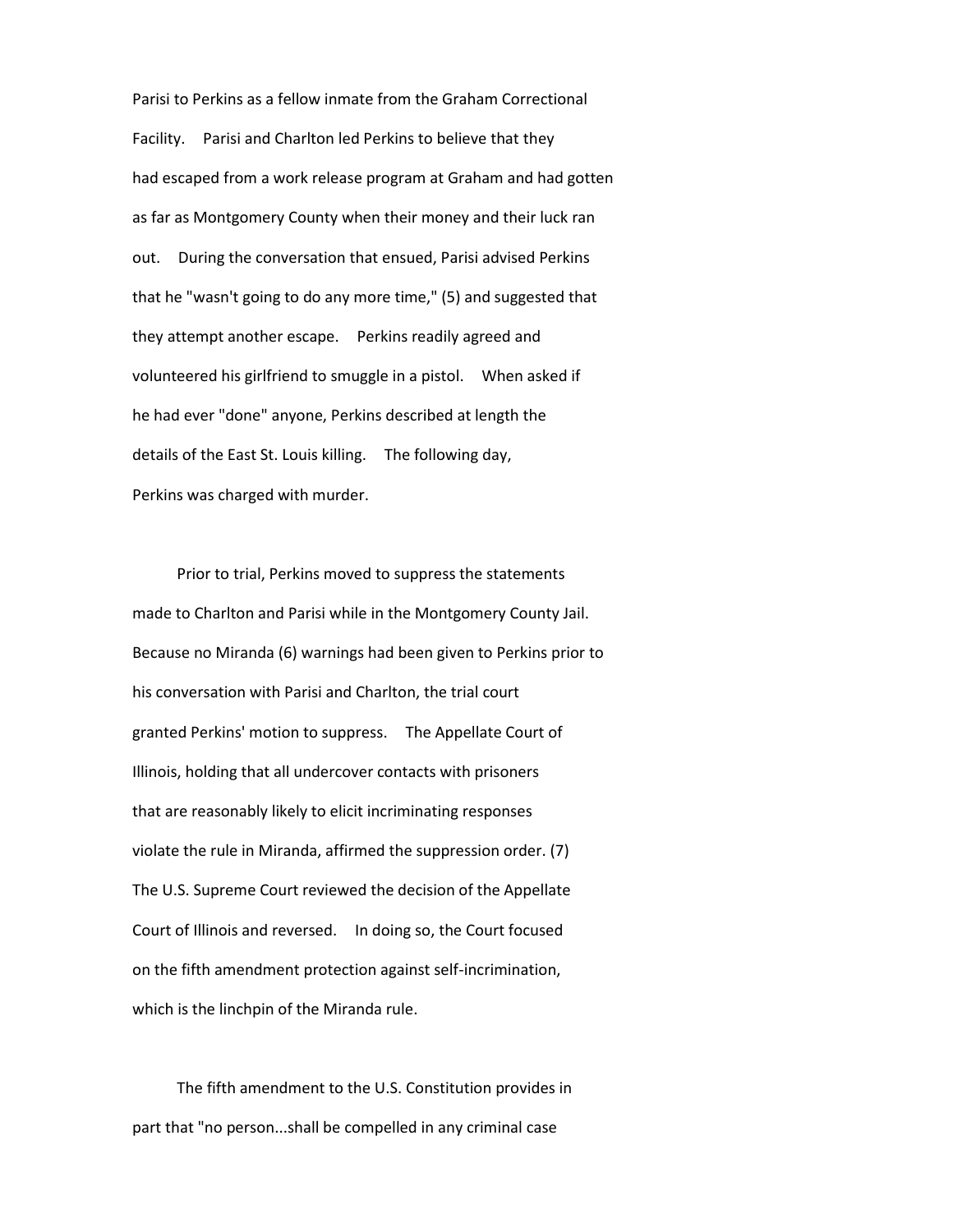to be a witness against himself...." (8) Over 2 decades ago, the Supreme Court in Miranda v. Arizona (9) held that custodial interrogation of an individual creates a psychologically compelling atmosphere that works against this fifth amendment protection. (10) In other words, the Court in Miranda believed that an individual in custody undergoing police interrogation would feel compelled to respond to police questioning. This compulsion, which is a byproduct of most custodial interrogation, directly conflicts with every individual's fifth amendment protection against self-incrimination. Accordingly, the Court developed the now-familiar Miranda warnings as a means of reducing the compulsion attendant in custodial interrogation. The Miranda rule requires that these warnings be given to individuals in custody prior to the initiation of interrogation. This rule, however, is not absolute. (11)

In Perkins, the Supreme Court recognized that there are limitations to the rule announced in Miranda. The Court expressly rejected the argument that "Miranda warnings are required whenever a suspect is in custody in a technical sense and converses with someone who happens to be a government agent." (12) Rather, the Court concluded that not every custodial interrogation creates the psychologically compelling atmosphere that Miranda was designed to protect against. When the compulsion is lacking, so is the need for Miranda warnings.

The Court in Perkins found the facts at issue to be a clear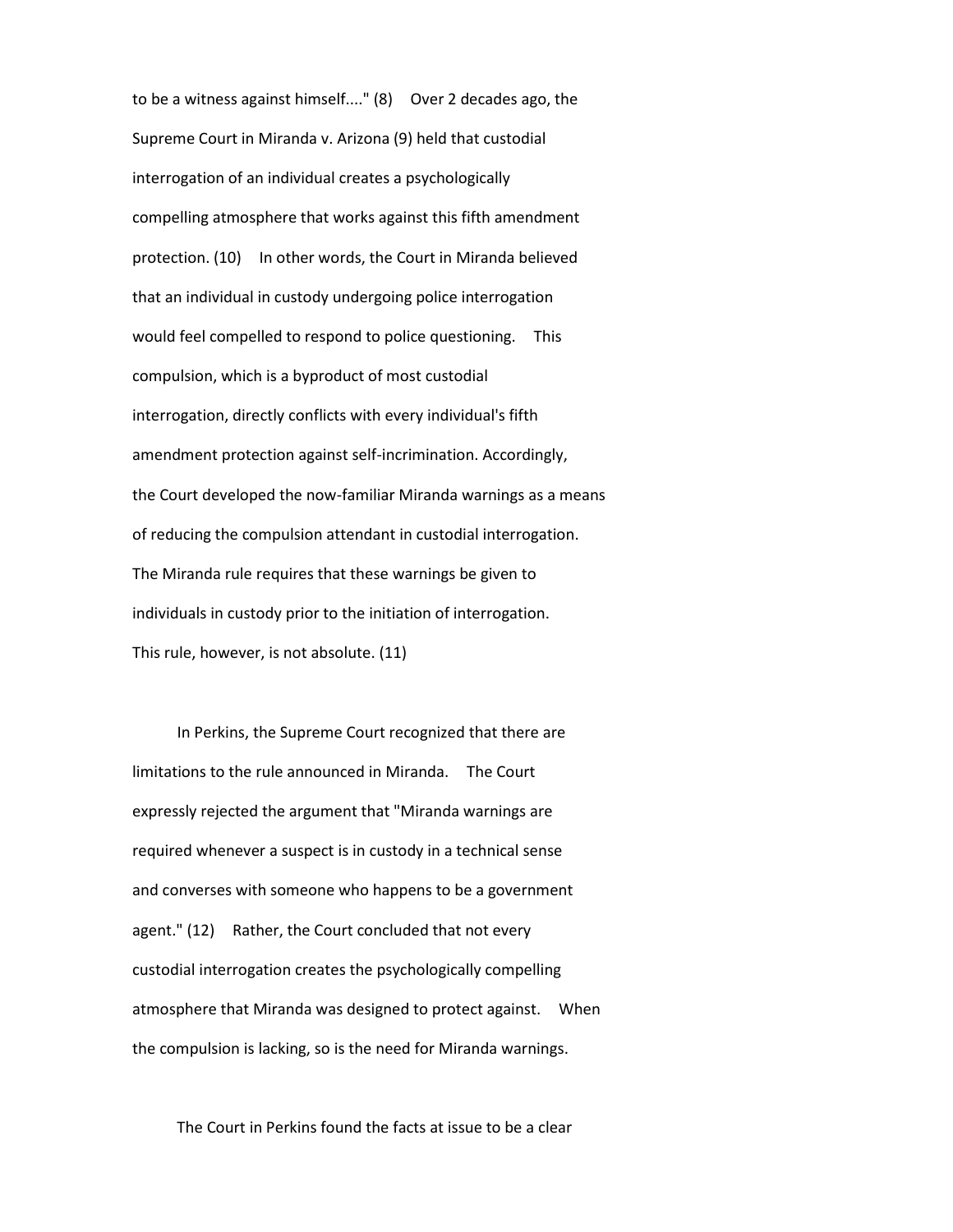example of a custodial interrogation that created no compulsion. Pointing out that compulsion is "determined from the perspective of the suspect," (13) the Court noted that Perkins had no reason to believe that either Parisi or Charlton had any official power over him, and therefore, he had no reason to feel any compulsion. On the contrary, Perkins bragged about his role in the murder in an effort to impress those he believed to be his fellow inmates. Miranda was not designed to protect individuals from themselves. Consequently, the Court held there was no need to advise Perkins of his rights prior to his conversation with Parisi and Charlton.

The controlling facts present in Perkins would most likely exist in any case where statements are obtained by a cellmate informant or an officer operating undercover in a prison. Although there is custodial interrogation in the technical sense, there is no compulsion if the suspect is unaware of the officer's or informant's true identity or purpose. Therefore, there is no need to advise jailed suspects of their Miranda rights prior to using a cellmate informant. (14) There are, however, other fifth and sixth amendment rights that can limit the use of cellmate informants as an investigative technique.

FIFTH AMENDMENT--DUE PROCESS CLAUSE

In addition to the self-incrimination clause, the fifth amendment to the U.S. Constitution also provides that "no person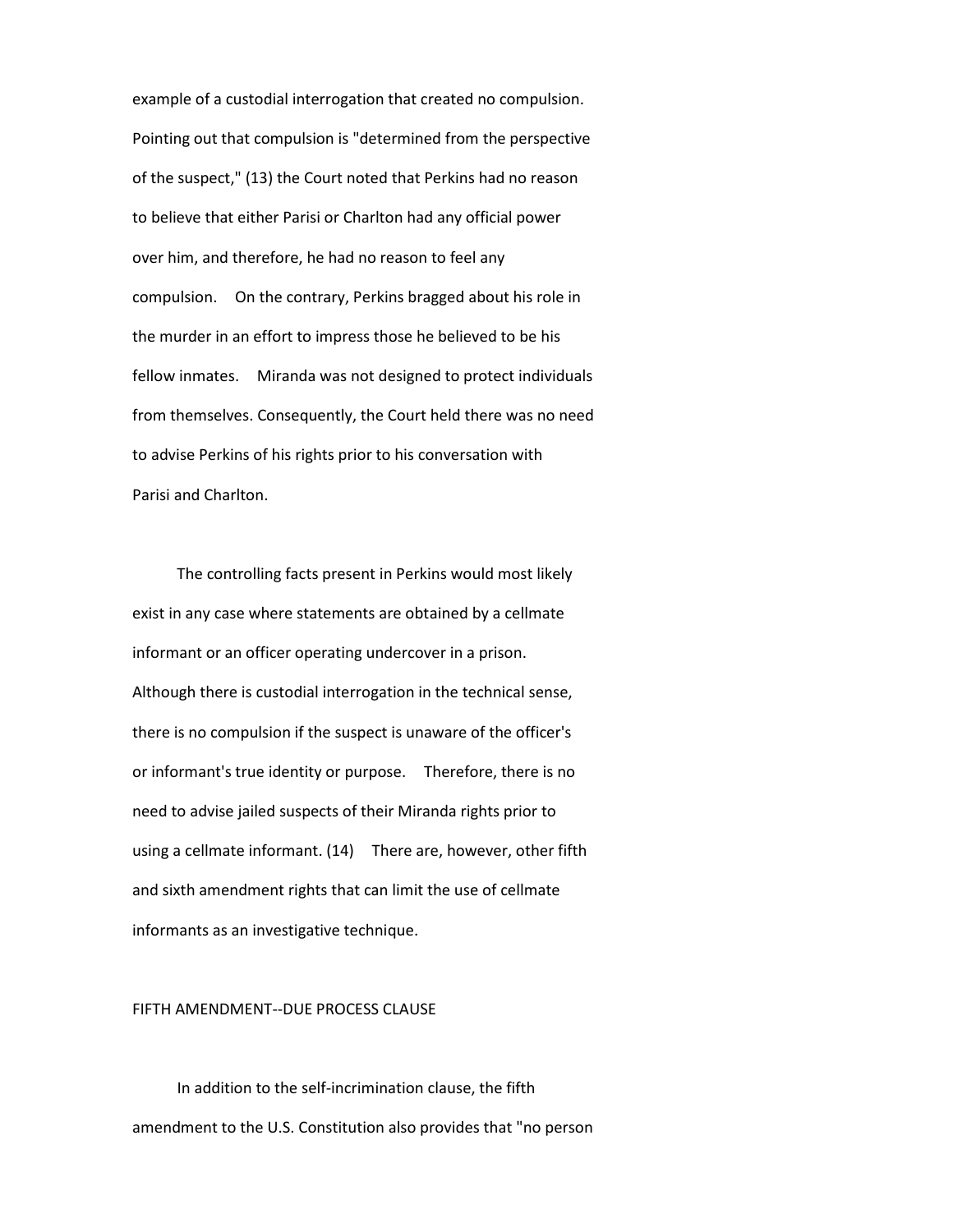shall be...deprived of life, liberty, or property, without the due process of law." (15) This due process clause has been interpreted by the Supreme Court as requiring that all defendants in criminal prosecutions be treated with fundamental fairness. (16) With respect to confessions, the Court has held that to be fair, a confession must be voluntary. (17) To coerce a suspect into making an involuntary statement or confession would be unfair, and thus, the use of that statement against the suspect would constitute a violation of due process.

On the other hand, no unfairness or due process violation would result from the use of an uncoerced statement voluntarily made by the suspect. To avoid due process problems, a law enforcement officer contemplating the use of a cellmate informant must take steps to ensure that an informant does nothing to coerce the suspect into making an involuntary statement. The case of State v. Fulminate (18) is illustrative of this point.

In Fulminate, defendant was serving a 2-year sentence on a weapons violation when he met and became friends with fellow inmate Anthony Sarivola, an FBI informant masquerading as an organized crime figure. Following the inception of their friendship, Sarivola heard a rumor that defendant was responsible for the murder of a young girl in Arizona. Although defendant denied the rumor, Sarivola relayed the information to his contact in the FBI and was instructed to find out more. Knowing that defendant was receiving "rough treatment" from other inmates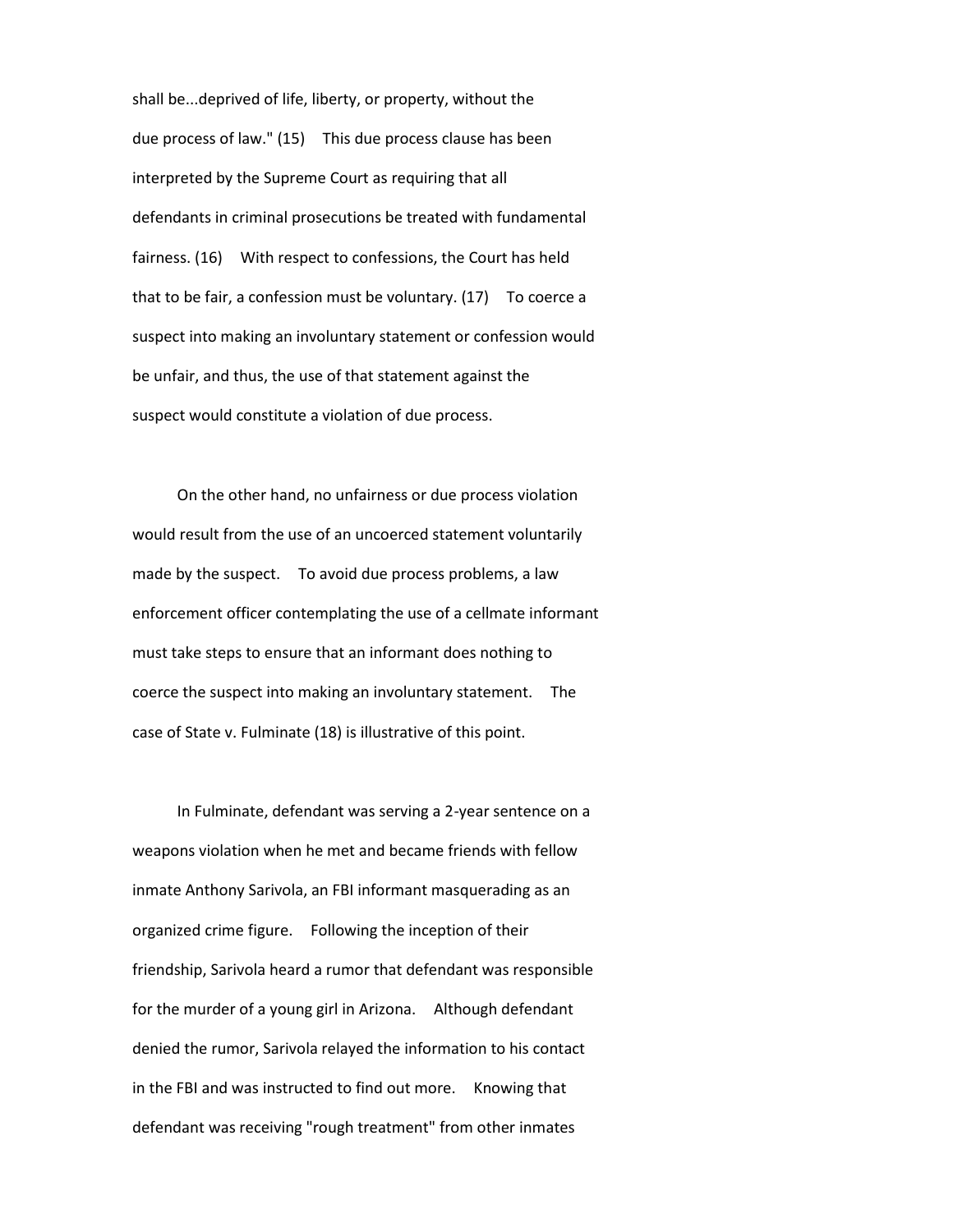because of the rumor, Sarivola offered defendant his protection in exchange for the truth. In response, defendant confessed to shooting his 11-year-old stepdaughter in the head after first raping her and making her beg for her life. At the defendant's trial for first-degree murder, Sarivola was permitted, over defense objections, to repeat to the jury the confession defendant had previously made. (19) The jury subsequently found defendant guilty of murder in the first degree and sentenced him to death.

On appeal, defendant argued, among other things, (20) that his confession to Sarivola was involuntary, and therefore, the use of that confession against him was a violation of due process. In support of this argument, defendant reminded the court that his reputation in the prison as a child murderer subjected him to a very serious threat of physical abuse at the hands of the other inmates. Sarivola, it was argued, recognized defendant's vulnerability and used it as a tool to extract the confession. After reviewing the facts, the Arizona Supreme Court agreed with defendant's due process argument and concluded as follows:

"To be deemed free and voluntary within the meaning of the fifth amendment, a confession must not have been obtained by `any direct or implied promises, however slight, nor by the exertion of any improper influence.'" (21)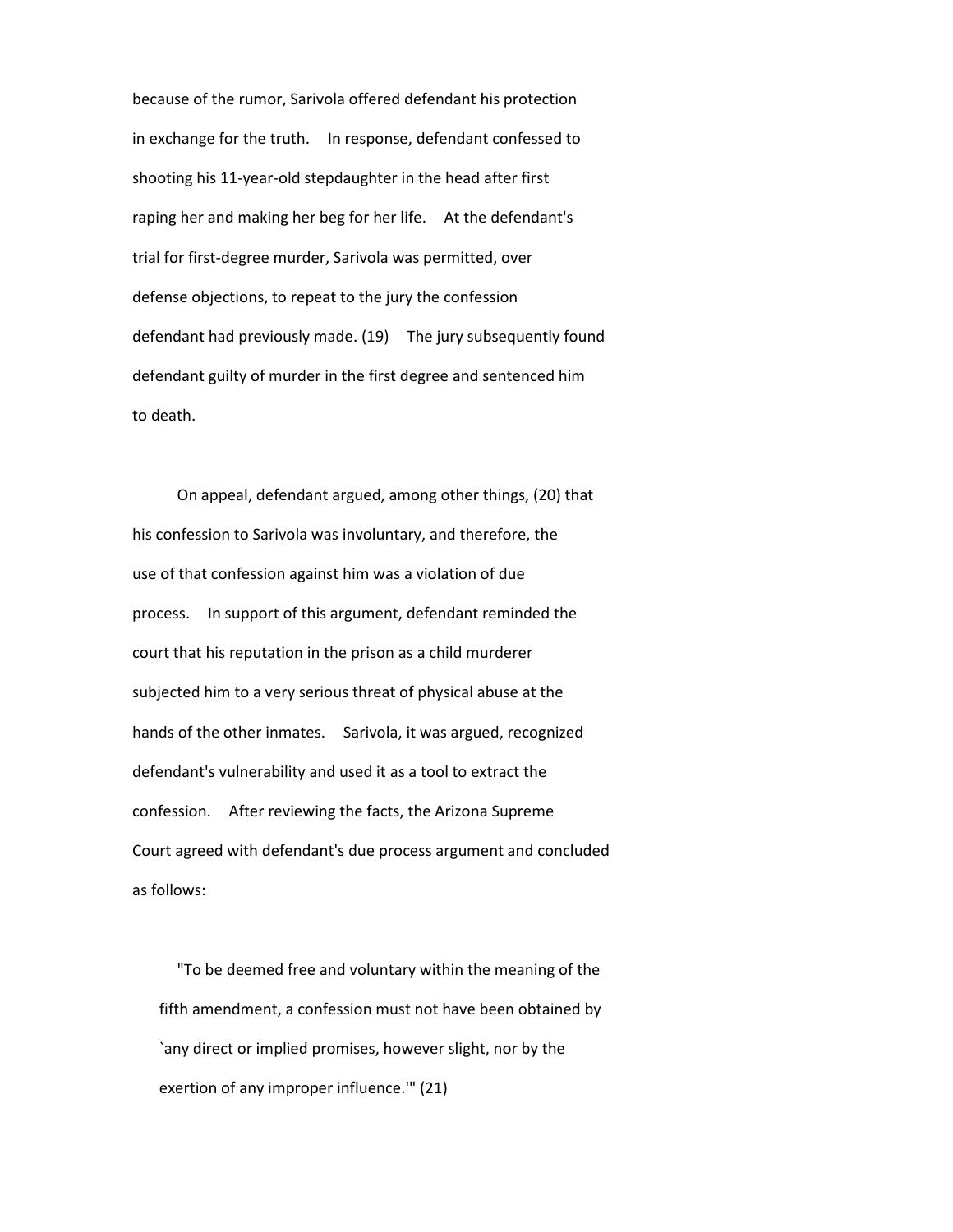Believing Sarivola's offer of protection to be "an exertion of improper influence," the court found the resulting confession to be involuntary and its use at trial a violation of due process. Defendant's conviction was, therefore, reversed.

The U.S. Supreme Court has agreed to review the Fulminate case. (22) While it is possible that the decision of the Arizona Supreme Court will be reversed after review, the State court's opinion still serves as a poignant reminder to law enforcement officers of the need to keep a close rein on cellmate informants.

As is evident in Fulminate, even the most innocuous of statements can be made to appear threatening or coercive when dissected by the courts. To avoid fifth amendment due process problems, careful planning must occur prior to any contact between a cellmate informant and a suspect. In particular, law enforcement officers should instruct cellmate informants to avoid making any statements that may be construed as threats or promises of leniency.

### SIXTH AMENDMENT--RIGHT TO COUNSEL

The final constitutional concern confronting a law enforcement officer contemplating the placement of a cellmate informant is whether the use of the informant will violate the suspect's sixth amendment right to counsel. The sixth amendment to the U.S. Constitution guarantees that "[i]n all criminal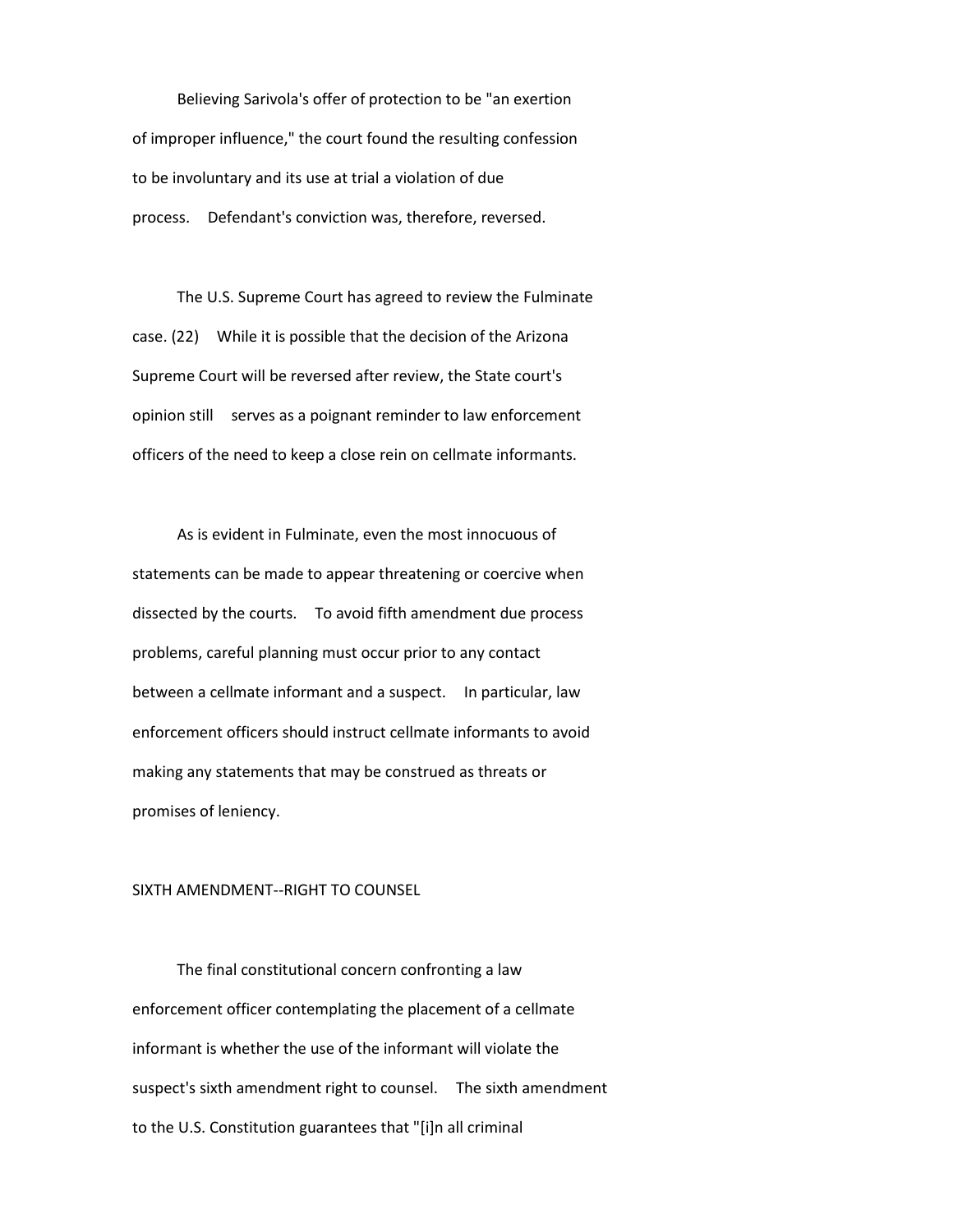prosecutions, the accused shall...have the Assistance of Counsel for his defense." (23) The U.S. Supreme Court has interpreted the sixth amendment as guaranteeing not merely the right to counsel but, more importantly, the right to the effective assistance of counsel. (24) To be effective, an attorney must be permitted to form a relationship with the accused some time prior to trial, (25) and the government cannot needlessly interfere with that relationship. (26) Thus, to resolve all sixth amendment concerns, a law enforcement officer contemplating the use of a cellmate informant must determine two things: 1) Did the suspect's right to counsel attach? and 2) if so, what can a cellmate informant do without interfering with that right?

Right to Counsel Attaches at Critical Stage

Determining whether a suspect's right to counsel has attached simply requires the law enforcement officer to discover whether the suspect has reached a critical stage in the prosecution. As previously mentioned, the sixth amendment right to counsel would be meaningless if the suspect and attorney were not permitted to form a relationship some time prior to trial. However, the Supreme Court has held that it is not necessary to allow this relationship to form simply because an individual becomes a suspect in a case. (27) Instead, the Court has found that the sixth amendment guarantee of the effective assistance of counsel is satisfied if the attorney and suspect are permitted to form their relationship once the prosecution has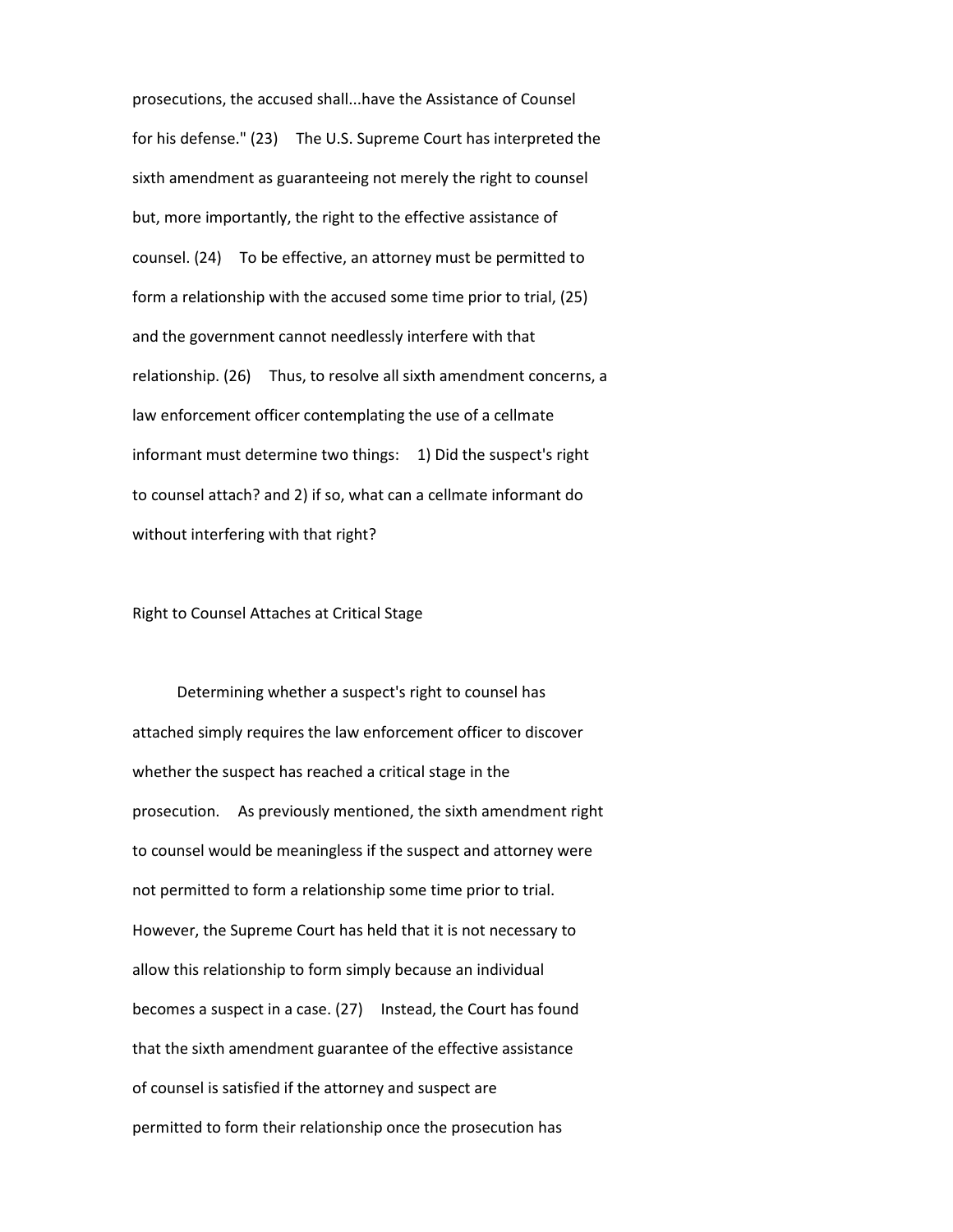The Court has defined the critical stage as the filing of formal charges (i.e. an indictment or an information) or the initiation of adversarial judicial proceedings. (29) Thus, if no formal charges have been filed against the suspect and no initial appearance before the court has been conducted, then no critical stage in the prosecution has been reached, and a cellmate informant can be placed without concern for the suspect's sixth amendment right to counsel. If, on the other hand, a critical stage has been reached, then the suspect's sixth amendment right to counsel has attached and extreme caution must be used to ensure that the cellmate informant does not interfere with that right.

Post-Critical Stage Uses for Cellmate Informants

Once it is determined that a suspect's sixth amendment rights have attached, the law enforcement officer must realize that there are only two functions a cellmate informant can lawfully perform without interfering with that suspect's right to counsel. These two functions are: 1) Gathering information regarding an unrelated crime, (30) or 2) acting as a listening post. (31)

Unrelated crimes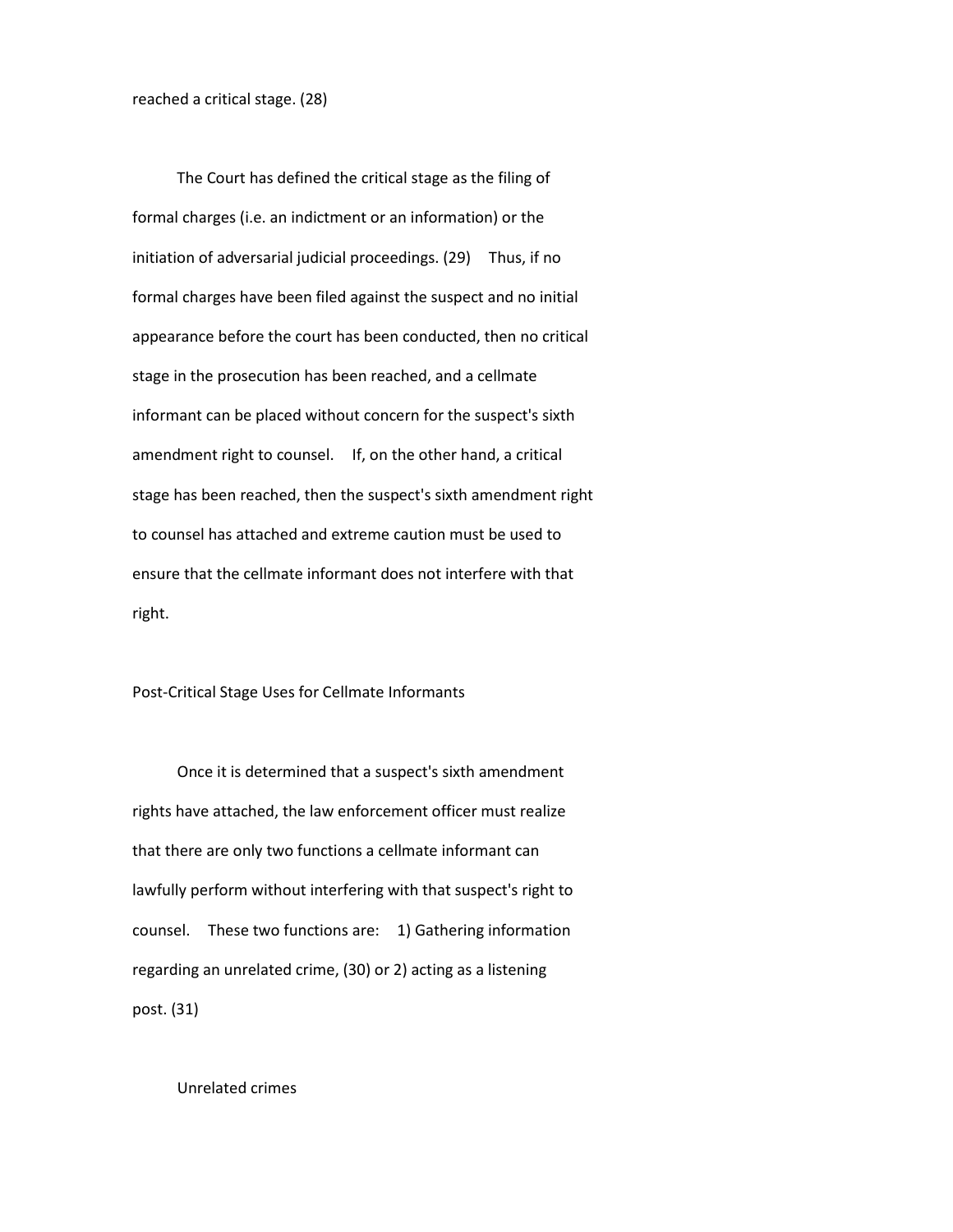Even though the suspect's right to counsel has attached, a cellmate informant may gather information about an unrelated crime because the sixth amendment is crime specific. (32) Under the sixth amendment, a suspect only has the right to the assistance of counsel with respect to the crimes formally charged against him. (33) If, then, a cellmate informant is used to elicit information from a suspect that pertains to some unrelated, uncharged crime, there is no unlawful interference with the suspect's right to counsel. The facts in Perkins demonstrate this point well.

As noted earlier, Perkins was in the Montgomery County Jail pending trial on a charge of aggravated assault when Charlton and Parisi were placed in his cellblock to gather information about an unrelated murder. Because Perkins had been formally charged with aggravated assault, he had a right to counsel with respect to that particular crime and the informants could do nothing to interfere with that right. (34) Perkins had not, however, been formally charged with, or even arrested for, the murder that occurred in East St. Louis. Thus, the actions of the informants that resulted in the acquisition of information about the murder neither interfered with nor violated Perkins' sixth amendment right to counsel. (35)

#### Listening post

Unlike the situation present in Perkins, if a cellmate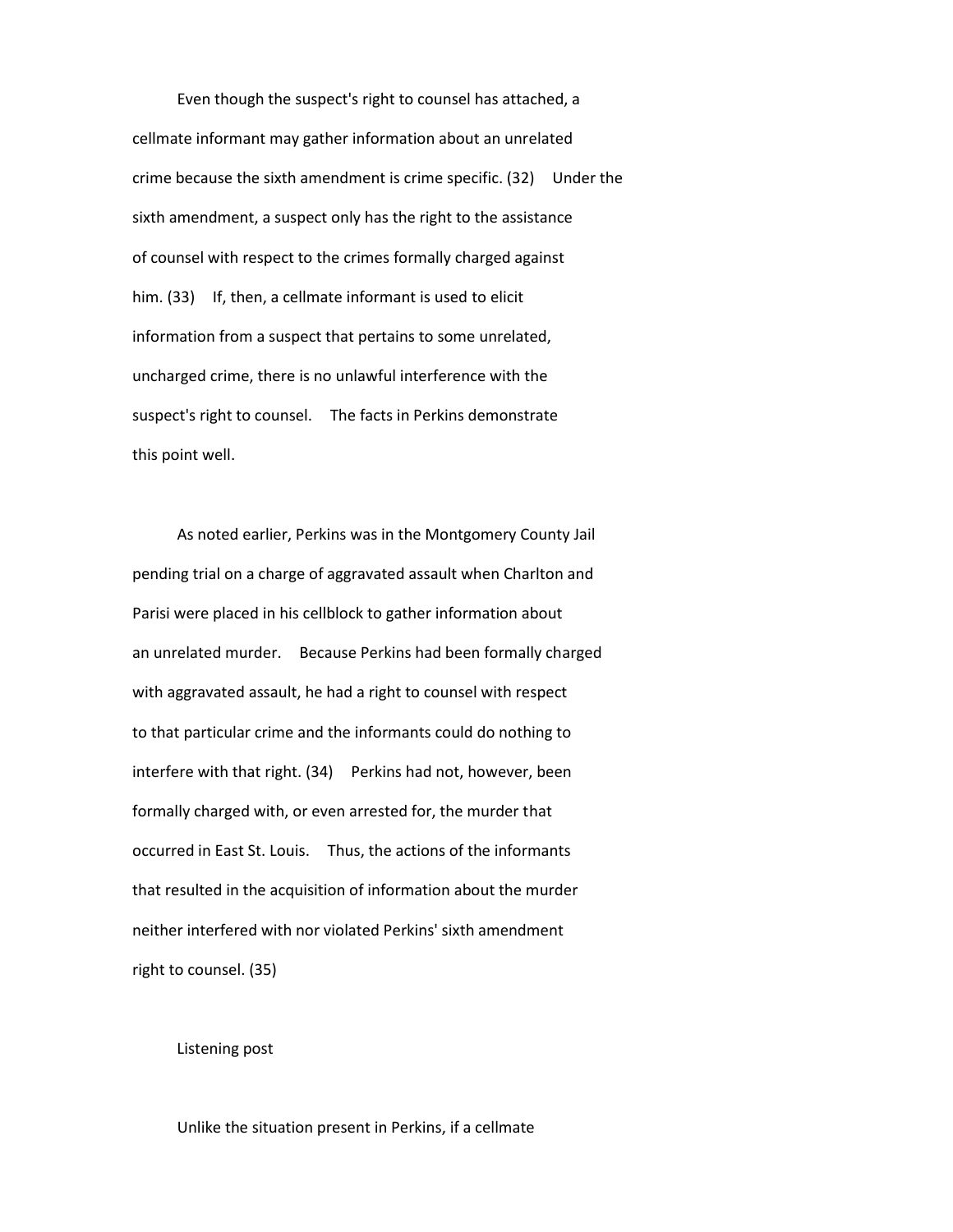informant is placed with the intent of gathering information about a crime that is the subject of formal charges against the suspect, the only role the cellmate informant may play is that of a listening post. The Supreme Court has determined that simply placing an informant in the cell of a suspect who has been formally charged does not, in and of itself, constitute a sixth amendment violation. (36) Rather, there must be some deliberate attempt on the part of the informant to elicit information regarding those charges from the suspect. (37) It is the act of deliberate elicitation that creates the sixth amendment violation. Consequently, a law enforcement officer who places an informant in the cell of a formally charged suspect in an attempt to obtain information relating to those charges should be prepared to demonstrate that there was no deliberate elicitation on the part of the informant. (38) While not impossible, demonstrating the lack of deliberate elicitation may be very difficult indeed. United States v. Henry, (39) which was decided in 1980, is a case in point.

After being indicted on charges of bank robbery, the defendant in Henry was fortuitously placed in a cellblock with Nichols, a long-time FBI informant. Upon discovering this fact, FBI Agents instructed Nichols to refrain from questioning Henry about the bank robbery but, if by chance the robbery was mentioned, Nichols was told to pay close attention to what was said. Eventually, Henry revealed his part in the bank robbery to Nichols, who was thereafter called as a witness against him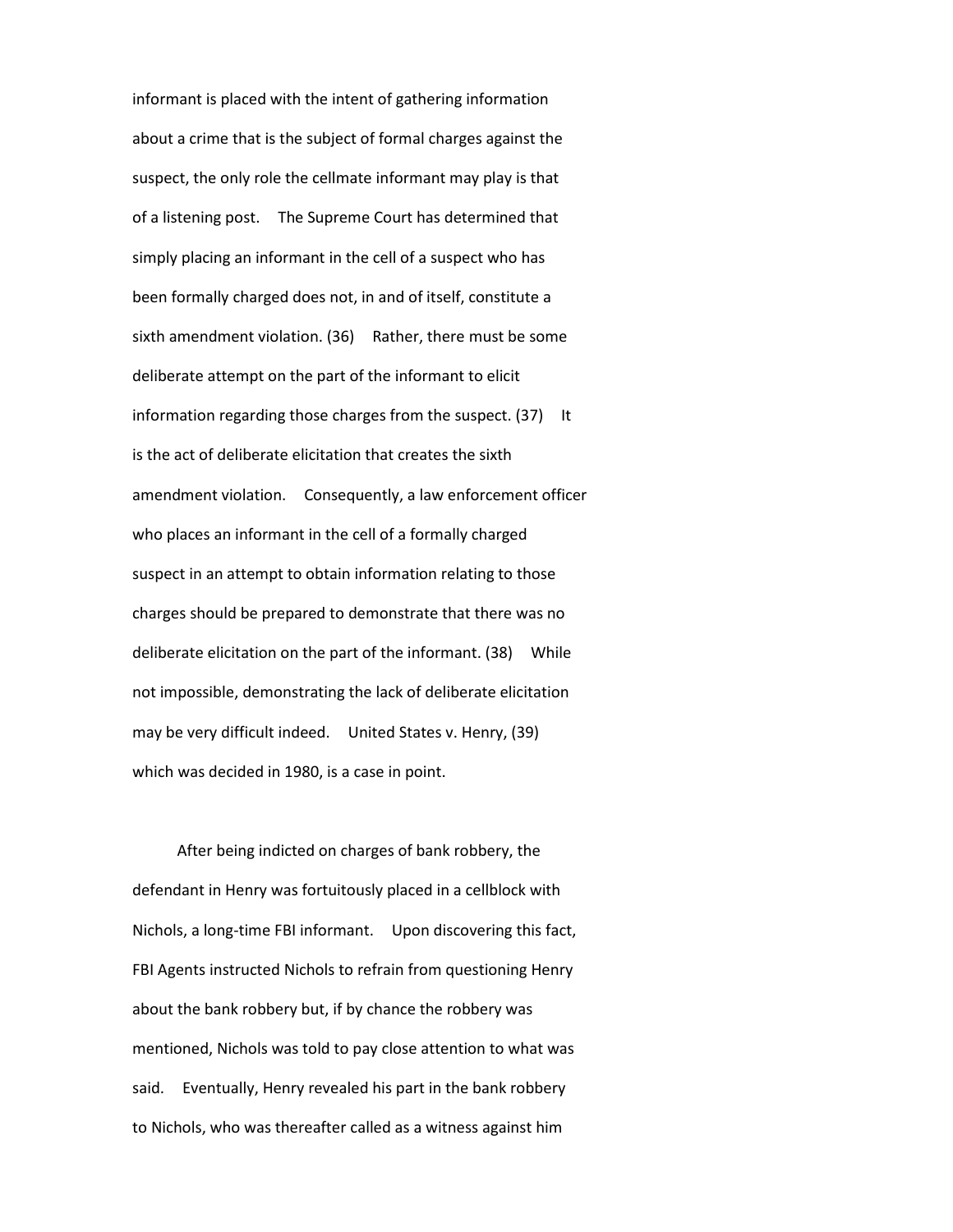at trial. On the basis of Nichols' testimony, Henry was convicted and sentenced to 25 years in prison. Henry subsequently appealed his conviction on the grounds that the use of the cellmate informant's testimony against him violated his sixth amendment right to counsel. Ultimately, Henry's case was reviewed by the Supreme Court and his conviction was reversed.

The reversal of Henry's conviction was based on the Supreme Court finding that the cellmate informant deliberately elicited the information about the bank robbery from Henry. Despite the fact that an FBI Agent testified that he directed the informant to neither question nor initiate any conversation with Henry regarding the bank robbery, the Court found deliberate elicitation on the part of the informant. This finding was a result of the Court's belief that an informant, who is paid on a contingent-fee basis, would naturally be inclined to take affirmative steps to secure information. Moreover, the Court held that the government should have realized the likelihood of such actions on the part of the informant, and merely instructing him to the contrary was insufficient to negate the presumption of deliberate elicitation.

In the wake of Henry, it appeared virtually impossible for a law enforcement officer to convince the Court that there was no deliberate elicitation on the part of a cellmate informant. After all, every cellmate informant that is either paid or promised special consideration works on a "contingent-fee" basis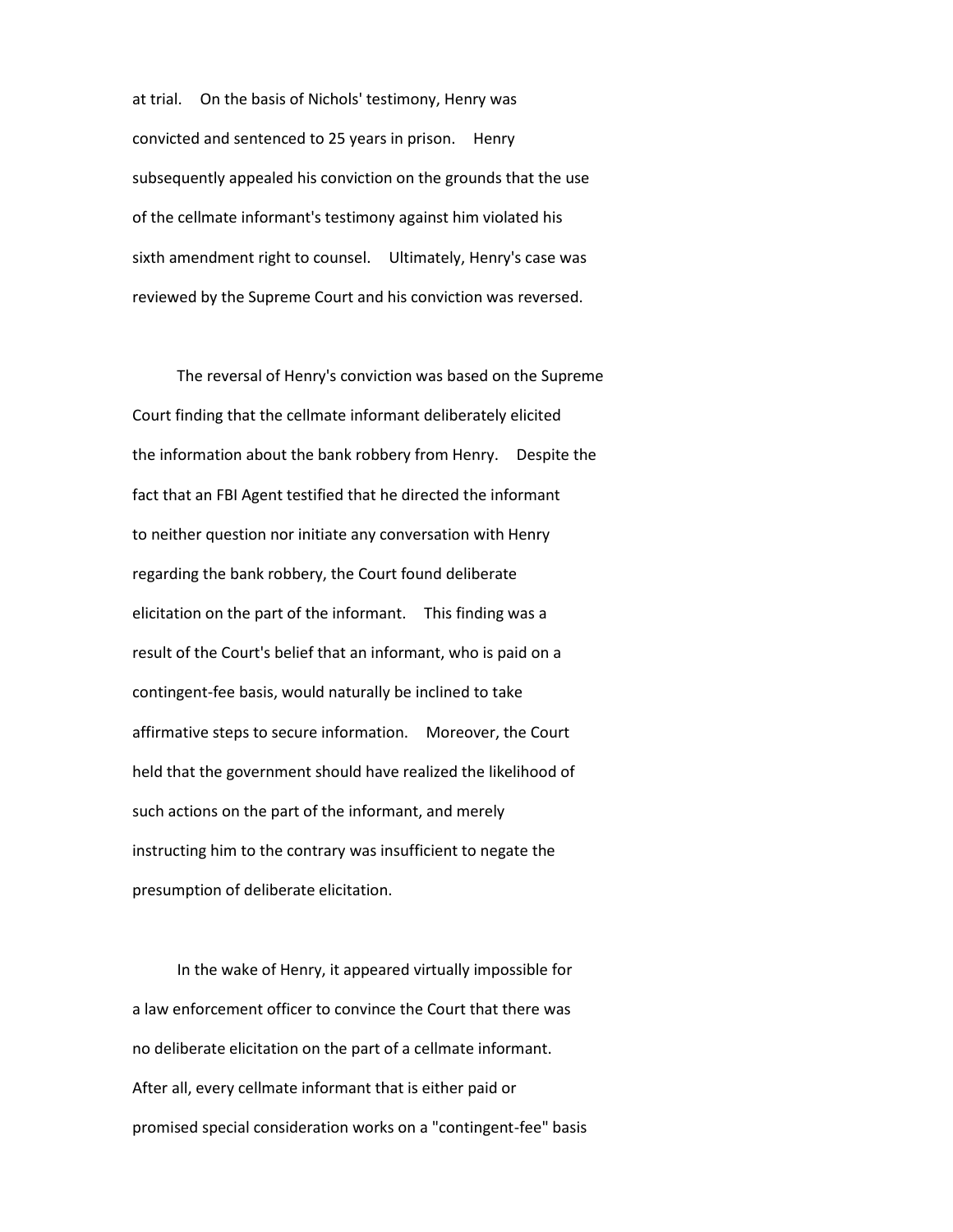and would be subject to the natural inclination to deliberately elicit information referred to by the Court in Henry. However, 6 years after the decision in Henry, the Supreme Court gave law enforcement officers new hope when it decided Kuhlmann v. Wilson, (40) and shifted the burden of proving deliberate elicitation clearly to the defendant.

The facts in Kuhlmann are substantially similar to those in Henry in that a cellmate informant was used to gather incriminating information from an indicted suspect who was subsequently convicted on the strength of that informant's testimony. Unlike Henry, however, the Supreme Court in Kuhlmann found no deliberate elicitation on the part of the informant and upheld the defendant's conviction. In doing so, the Court made the following statement:

" `Since the Sixth Amendment is not violated whenever--by luck or happenstance--the State obtains incriminating statements from the accused after the right to counsel has attached,' a defendant does not make out a violation of that right simply by showing that an informant, either through prior arrangement or voluntarily, reported his incriminating statements to the police. Rather, the defendant must demonstrate that the police and their informant took some action, beyond merely listening, that was designed deliberately to elicit incriminating remarks." (41) (emphasis added)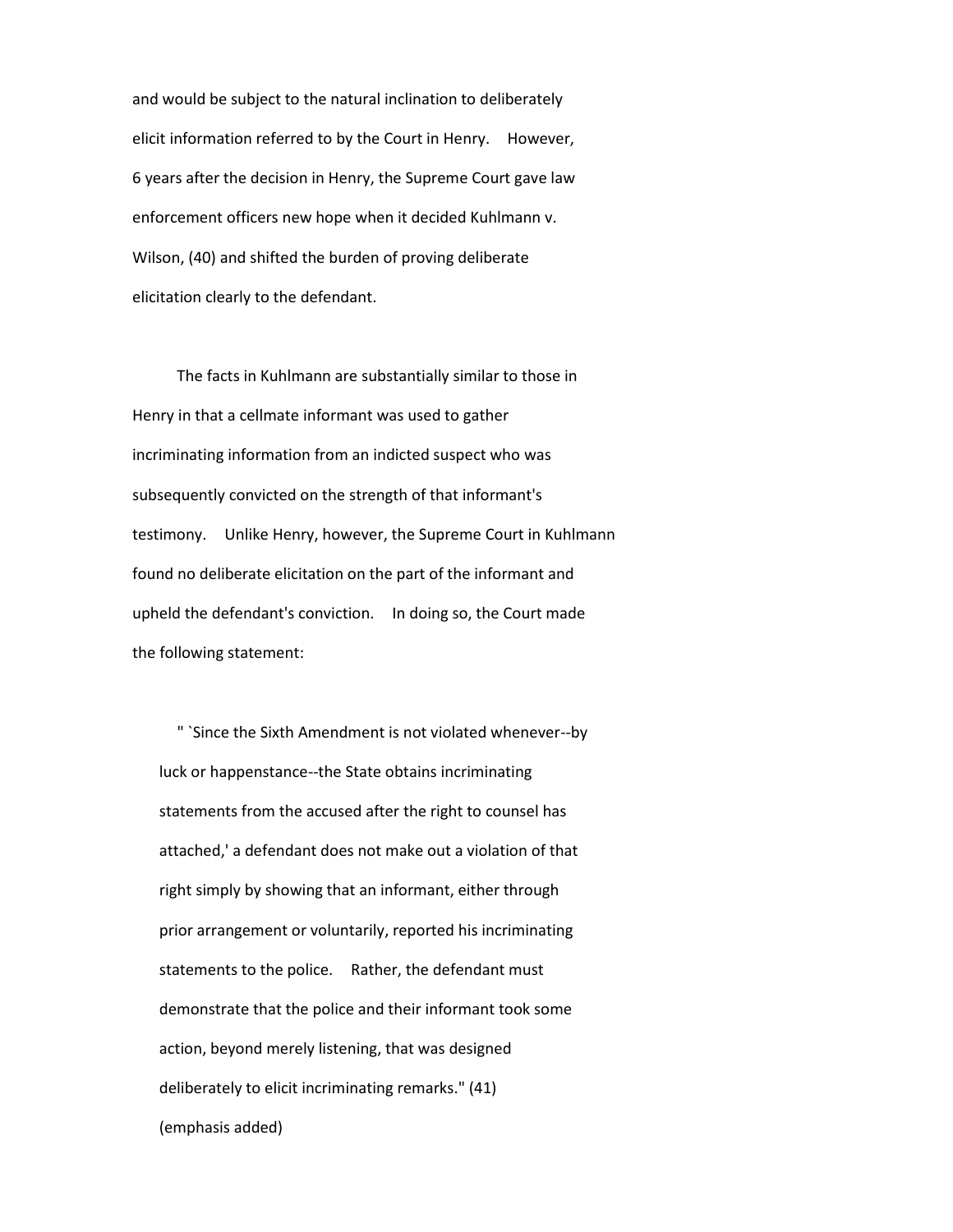Even though the Court in Kuhlmann clearly placed the burden of proving deliberate elicitation on the defense, lower courts are undoubtedly going to look very closely at the actions and motivations of the informant. (42) Obviously, many cellmate informants are going to be less than completely credible on the witness stand. Consequently, the law enforcement officer should, if possible, be prepared to meet the defense claim of deliberate elicitation with evidence other than the informant's own testimony to the contrary. In Perkins, for example, the case did not rest solely on the word of the informant because an undercover agent was also placed in the cellblock with the suspect. Other strategies could include using more than one informant so there is corroborating testimony or planting a listening device in the suspect's cell. If none of these options are viable in a particular case, the law enforcement officer has no other choice than to carefully select and instruct the informant to ensure compliance with sixth amendment requirements.

#### **CONCLUSION**

Apparently, confined suspects often have an overwhelming desire to talk about their criminal activities with those they consider their peers. Clearly, in light of the Supreme Court's decision in Perkins, a law enforcement officer can take advantage of this phenomenon by placing an informant in the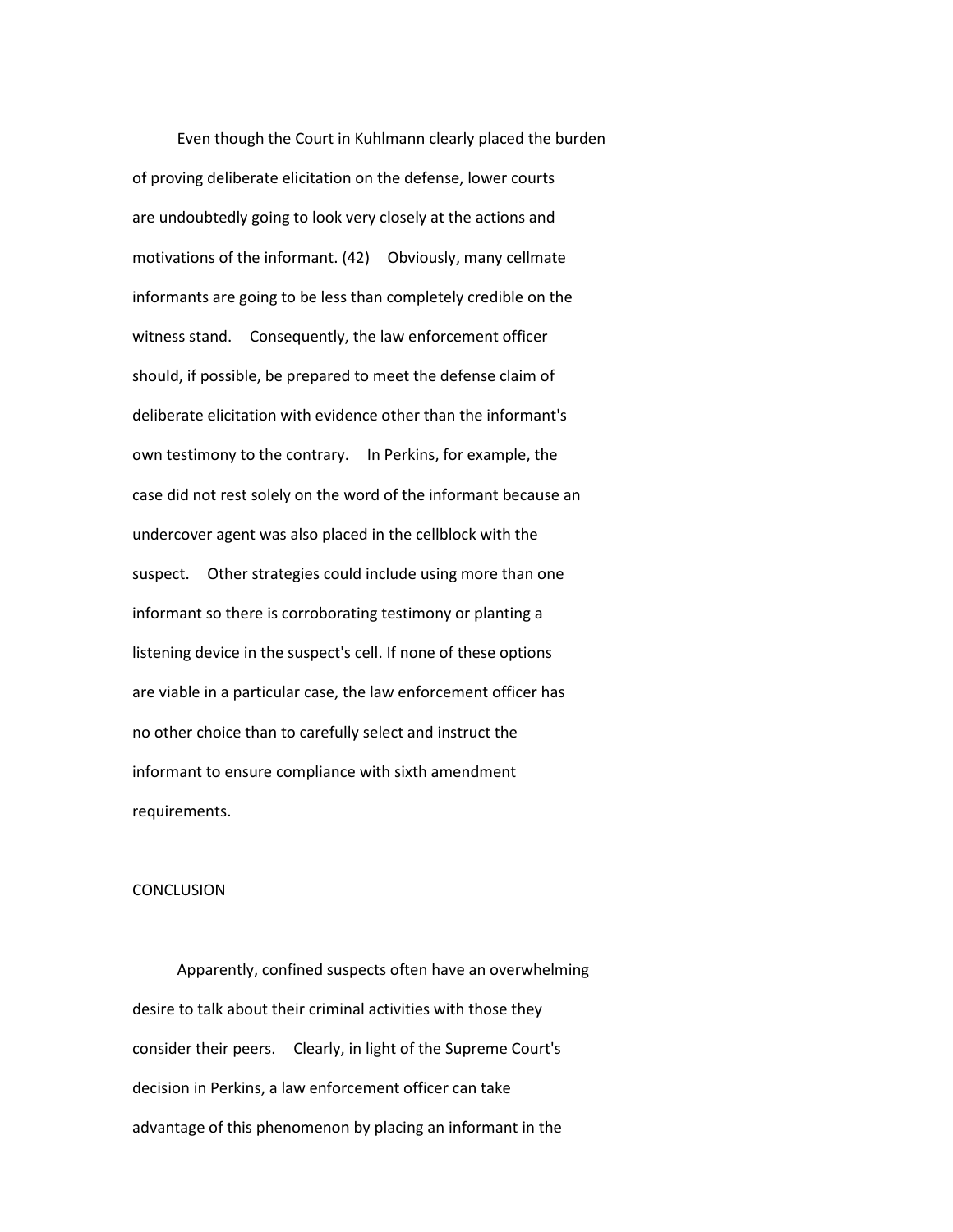prison population. When doing so, however, the officer must be ever mindful of the boundaries set by the fifth and sixth amendments. Through thoughtful selection, careful planning, and detailed instruction, the officer can ensure that an informant operates within those boundaries and conforms to fifth and sixth amendment standards.

# FOOTNOTES

(1) Illinois v. Perkins, 110 S.Ct. 2394, 2397 (1990)

[hereinafter cited as Perkins].

- (2) Perkins, supra note 1, at 2400 (Brennan, J., concurring).
- (3) Perkins, supra note 1.
- (4) People v. Perkins, 531 N.E.2d 141, 142 (Ill. App. 1988).

Charlton received no compensation for his cooperation with the police.

- (5) Perkins, supra note 1, at 2396.
- (6) Miranda v. Arizona, 384 U.S. 436 (1966).
- (7) People v. Perkins, supra note 4.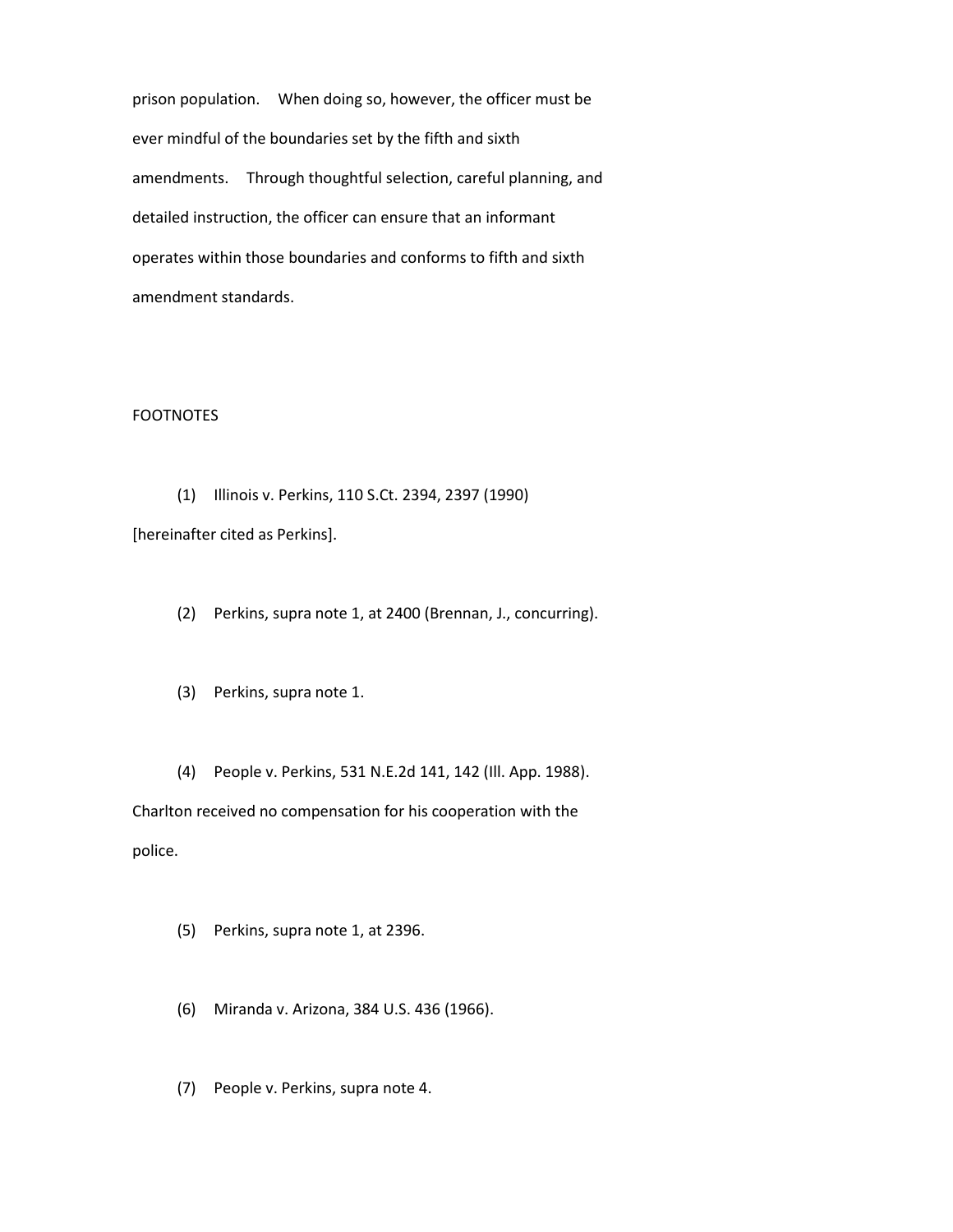(8) U.S. Const. amend. V.

(9) 384 U.S. 436 (1966).

(10) Id. at 467.

(11) See, e.g., Berkemer v. McCarthy, 468 U.S. 420 (1984) wherein the Supreme Court held Miranda inapplicable to traffic stops. See also, New York v. Quarles, 467 U.S. 649 (1984) recognizing a public safety exception to Miranda.

(12) Perkins, supra note 1, at 2397.

(13) Id. In Perkins, the Supreme Court used the words "coercion" and "compulsion" interchangeably.

(14) In his concurring opinion, Justice Brennan suggested that the use of a cellmate informant would violate Miranda, if the suspect had previously invoked his fifth amendment right to silence or right to counsel. Id., at 2399 n. \*\* (Brennan, J., concurring). It should be noted that no other members of the Court voiced agreement with Justice Brennan on this point. In fact, the reasoning of the majority in Perkins appears to contradict Justice Brennan's statement. If the use of a cellmate informant does not constitute custodial interrogation, then it should not matter, for purposes of Miranda, whether incarcerated suspects have previously invoked their rights or not. The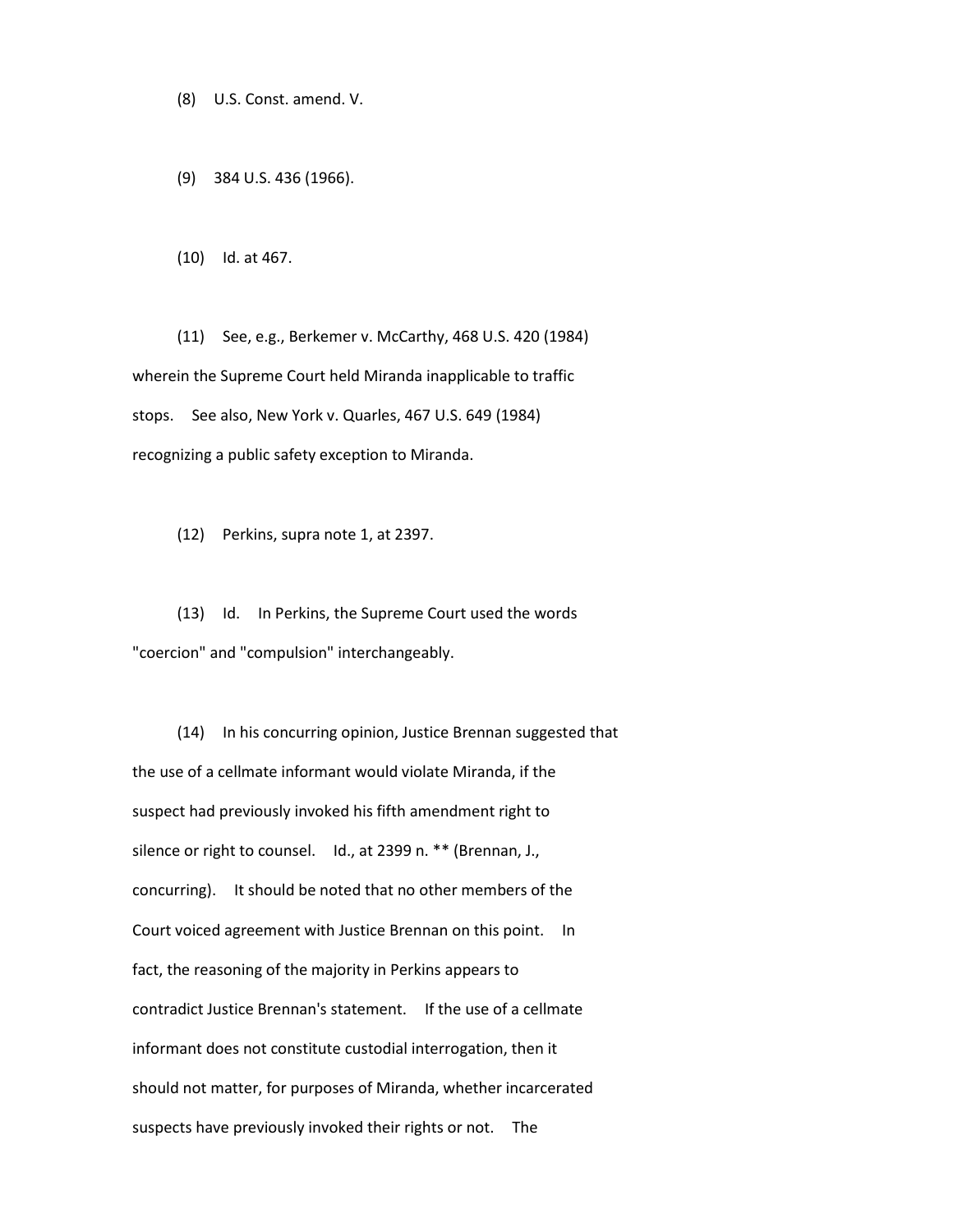Miranda standard does not change when individuals invoke their

rights--only custodial interrogation is prohibited.

(15) U.S. Const. amend. V, supra note 8.

(16) Brown v. Mississippi, 297 U.S. 278 (1938).

(17) Id.

(18) 778 P.2d 602 (Ariz. 1988), cert. denied, 110 S.Ct. 1522 (1990) [hereinafter cited as Fulminate].

(19) The informant was also permitted to repeat a statement defendant made almost a year after his initial confession. The second statement was made when the informant, already released from prison, and his girlfriend picked defendant up at a bus station following defendant's release. The Arizona Supreme Court suppressed the second statement, finding it a fruit of the earlier due process violaton.

(20) Defendant also raised a Miranda objection. However, the Arizona Supreme Court rejected that argument.

(21) Fulminate, supra note 18, at 609.

(22) 110 S.Ct. 1522 (1990).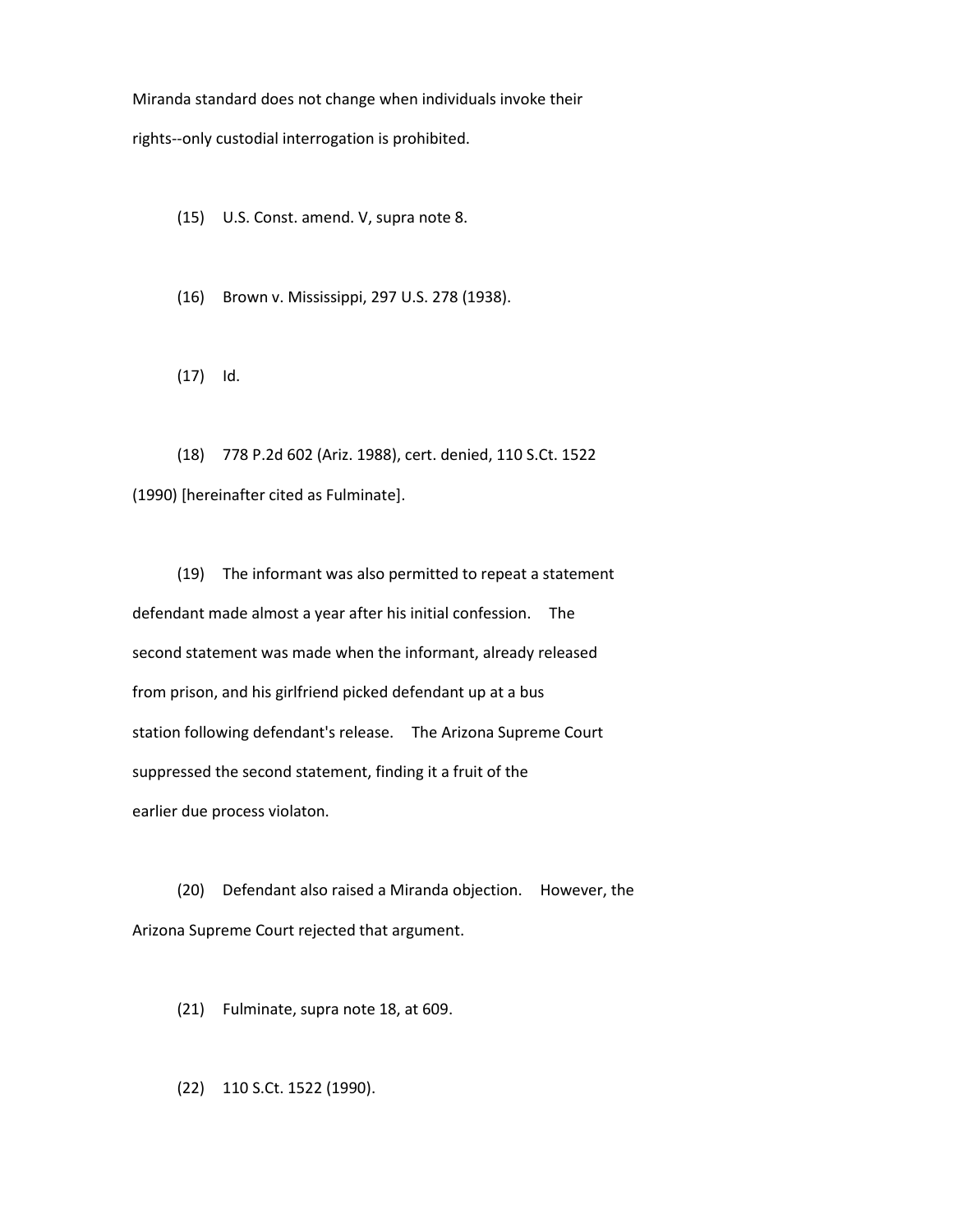(23) U.S. Const. amend. VI.

(24) Cuyler v. Sullivan, 100 S. Ct. 1708 (1980).

(25) United States v. Wade, 338 U.S. 218 (1967).

(26) In Weatherford v. Bursey, 429 U.S. 545 (1977), the Supreme Court held that some interference with the right to counsel may be justified.

(27) United States v. Gouveia, 104 S.Ct. 2292 (1984).

(28) Massiah v. United States, 377 U.S. 201 (1964).

(29) Id.

(30) Hoffa v. United States, 385 U.S. 293 1966) [hereinafter cited as Hoffa].

(31) Kuhlmann v. Wilson, 106 S.Ct. 2616 (1986) [hereinafter cited as Kuhlmann].

(32) Hoffa, supra note 30.

(33) Id.

(34) In Maine v. Moulton, 106 S.Ct. 477 (1985), the Supreme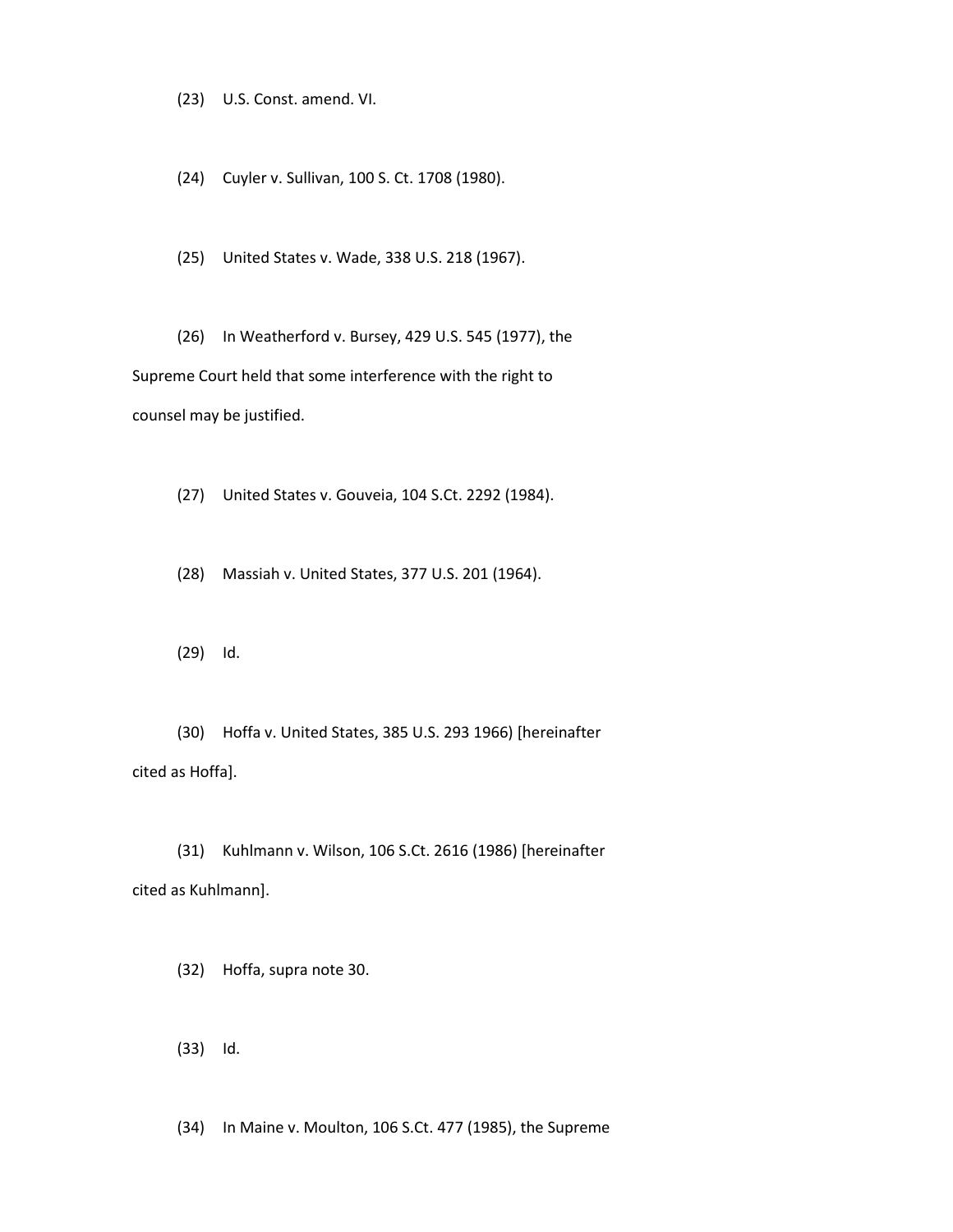Court held that the government could not use statements made by a defendant to an informant about pending charges, even if acquired during investigation of separate offenses.

- (35) Perkins, supra note 1.
- (36) Kuhlmann, supra note 31.
- (37) Id.

(38) Although the burden of proof rests with the defendant on this issue, the government should be prepared to counteract claims of deliberate elicitation.

- (39) 447 U.S. 264 (1980).
- (40) Kuhlmann, supra note 36.
- (41) Id. at 2630.

\_\_\_\_\_\_\_\_\_\_\_\_\_\_\_

(42) See, e.g., United States v. Watson, 894 F.2d 1345 (D.C. App. 1990); Endress v. Dugger, 880 F.2d 1244 (11th Cir. 1989); State v. Fain, 774 P.2d 252 (Idaho 1989); State v. Robinson, 448 N.W.2d 386 (Neb. 1989); State v. Bruneau, 552 A.2d 585 (N.H. 1988); and State v. Mastrofine, 551 A.2d 1174 (R.I. 1988).